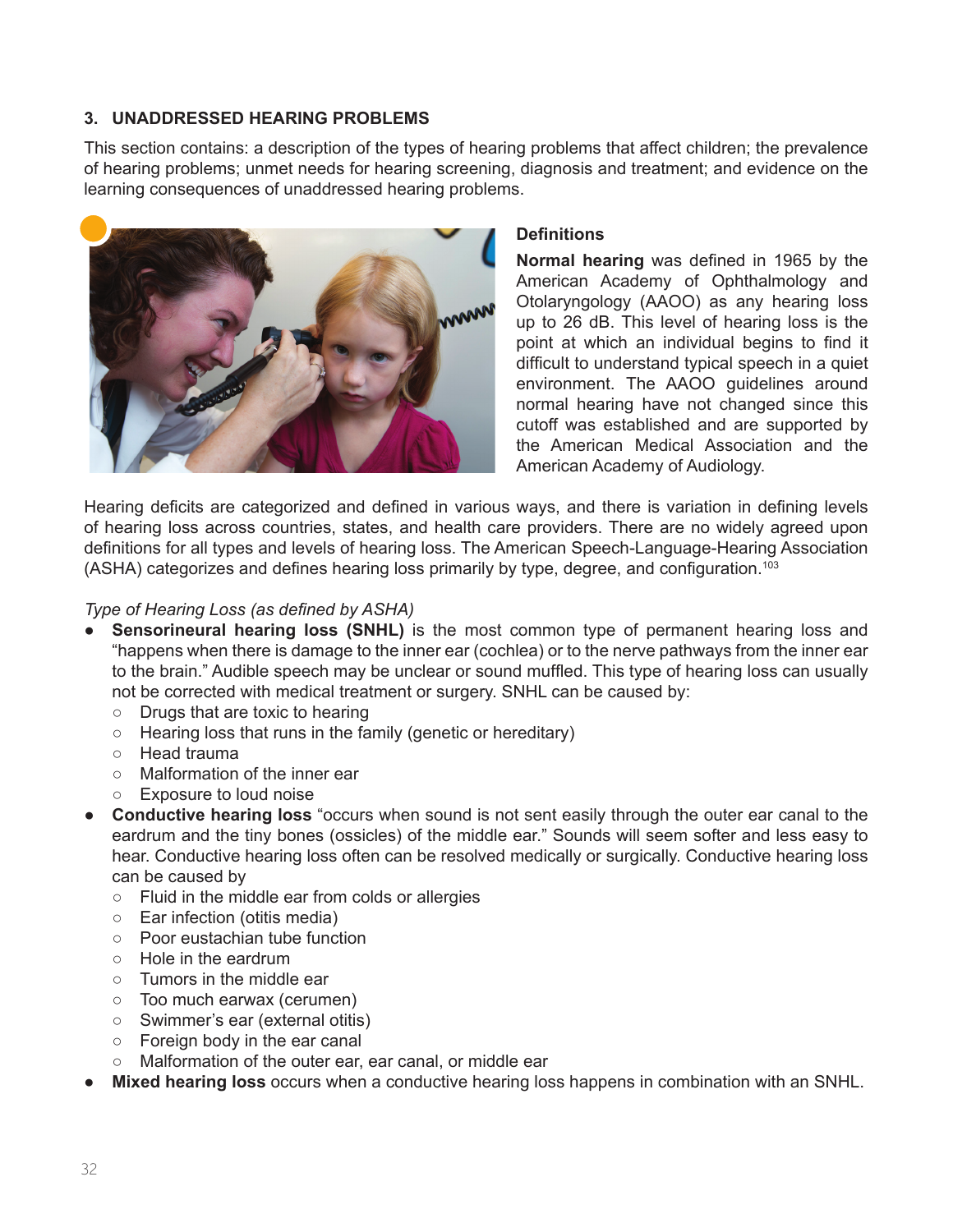## **Degree of Hearing Loss (as defined by ASHA)**

Degree of hearing loss is measured in decibels (dB).<sup>104</sup> The commonly used categories of degree of hearing loss are shown in the table below.

| <b>Degree of Hearing Loss</b> | Range (dB HL) |
|-------------------------------|---------------|
| Normal                        | $-10$ to 15   |
| Slight/Minimal                | 16 to 25      |
| Mild                          | 26 to 40      |
| Moderate                      | 41 to 55      |
| <b>Moderately Severe</b>      | 56 to 70      |
| Severe                        | 71 to 90      |
| Profound                      | $91 +$        |

### **Other important descriptors of hearing loss**

- **Bilateral hearing loss** is hearing loss in both ears. **Unilateral hearing loss** is hearing loss in only one ear.
- **Progressive hearing loss** is hearing loss that worsens over time. **Sudden hearing loss** happens quickly and requires immediate medical attention to determine cause and treatment.
- **Fluctuating hearing loss** is hearing loss (usually conductive) that changes over time, sometime getting better, sometimes getting worse.
- **Symmetrical hearing loss** means the degree of hearing loss is the same in both ears. **Asymmetrical hearing loss** means the degree of hearing loss differs between ears.
- For school-age children, **hearing impairment** is defined as unilateral or bilateral sensorineural and/or conductive hearing loss greater than 20 dB HL in the frequency region most important for speech recognition (approximately 500 to 4000 Hz). **Educationally significant hearing loss** has been defined as "any hearing loss that potentially interferes with access to classroom instruction and impacts a child or youth's ability to communicate, learn, and develop peer relationships."<sup>105</sup>

# **Prevalence**

Prevalence of congenital hearing loss in newborns ranges between 1 and 6 per 1,000 babies born in the US each year with some degree of permanent hearing loss.<sup>106</sup> Although 95% of newborns receive hearing screening in the US, screening will still miss children who have undetected hearing loss and/or acquired hearing loss at school age.<sup>107</sup> An estimated 9 to 10 children out of every 1000 have identifiable permanent hearing loss in one or both ears by school-age.108 The Third National Health and Nutrition Examination Survey data shows almost 15% of school aged children in the United States have some degree of hearing loss (more than 7 million in the 6-19 age range).<sup>109</sup> Noise-induced hearing loss is an increasing concern for children and adolescents. In 2001, Niskar et al. (2001) estimated that 12.5% of U.S. children (ages 6 to 19) have evidence of noise-induced hearing threshold change, and concerns exist for loud headphone, stereo, and TV exposure.<sup>110</sup>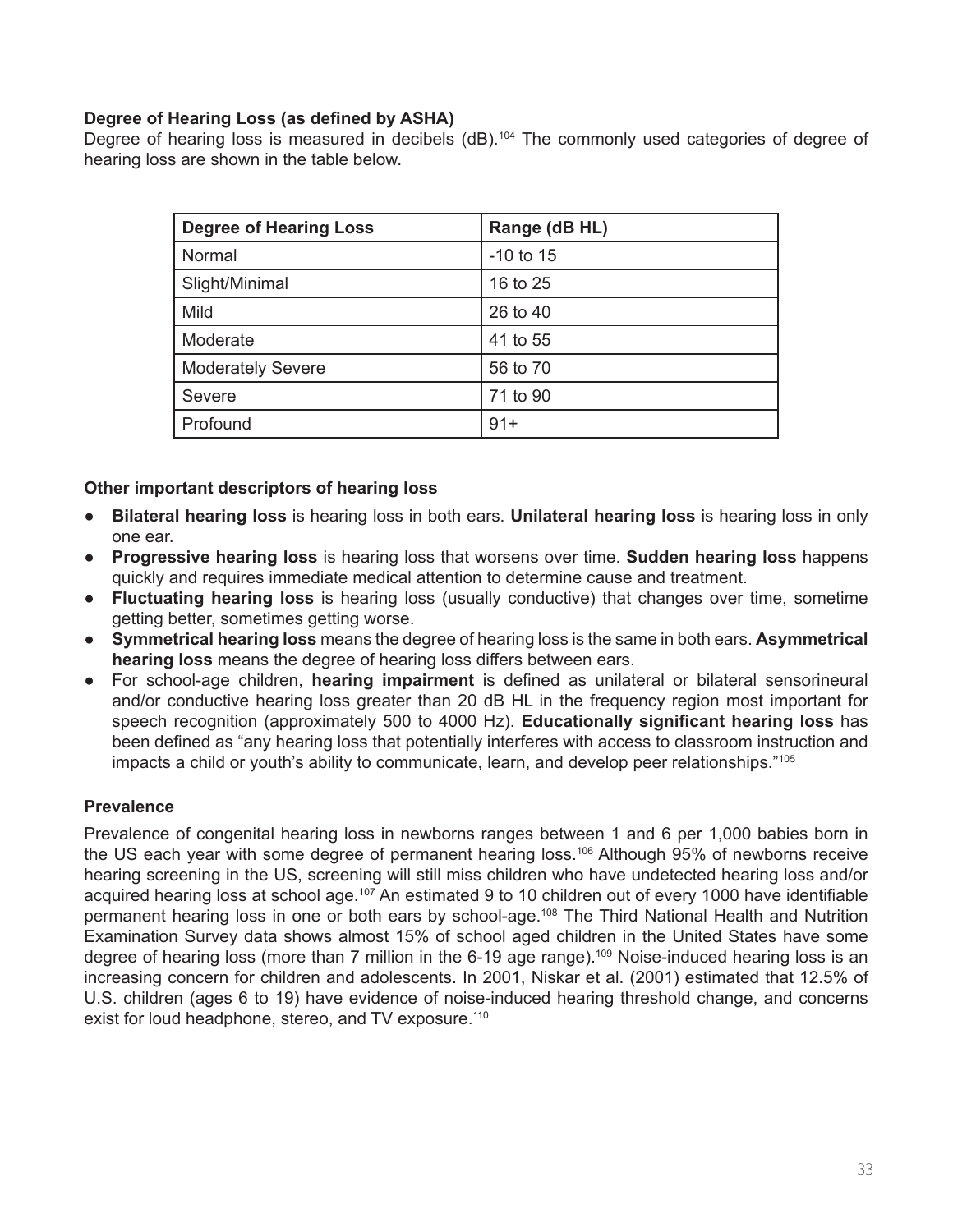### **Unmet need for services**

The Joint Committee on Infant Hearing (JCIH) outlines guidelines for early hearing detection and intervention programs. Universal newborn hearing screening (UNHS) has become a standard of practice in the United States in the past two decades. JCIH first endorsed the goal of universal detection of newborn hearing loss in a 1994 position statement. In 1999, the American Academy of Pediatrics (AAP) released a statement which officially recommended universal newborn hearing screening (UNHS).<sup>111</sup> UNHS was also integrated into Healthy People 2010 goals.

The American Academy of Pediatrics (AAP) Bright Futures Guidelines recommend children to be screened at the newborn visit and well child visits at age 4, 5, 6, 8, and 10.112 For school aged children, ASHA recommendations support completion of a hearing screening for all children in grades K, 1, 2, 3, 7, and 11<sup>113</sup>. ASHA lists the following risk factors as warranting the need for a hearing screening in other years:

- 1. Parent/care provider, health care provider, teacher, or other school personnel have concerns regarding hearing, speech, language, or learning abilities;
- 2. Family history of late or delayed onset hereditary hearing loss;
- 3. Recurrent or persistent otitis media with effusion for at least 3 months;
- 4. Craniofacial anomalies, including those with morphological abnormalities of the pinna and ear canal;
- 5. Stigmata or other findings associated with a syndrome known to include sensorineural and/or conductive hearing loss;
- 6. Head trauma with loss of consciousness;
- 7. Reported exposure to potentially damaging noise levels or ototoxic drugs.

Additionally, ASHA supports hearing screening upon entrance into special education, when a child repeats a grade, or when a child enters a new school system without record of having passed a previous screening.<sup>114</sup>

### **Current state of hearing screening**

Most children with hearing loss present at birth are identifiable by newborn and infant hearing screening.<sup>115</sup> Screening newborns for hearing loss is now standard and occurs for more than 95% of infants born in the US.<sup>116</sup> However, despite a 95% screening rate for newborns, many children still reach school age with untreated or undiagnosed hearing deficits. Hearing loss can remain unaddressed in children for the following reasons<sup>117</sup>:

- Hearing screenings use equipment targeting hearing loss of 30-40 dB or more. ASHA guidelines support a minimal screening level of 20 dB HL for school aged children because literature supports a possible risk for academic and communicative difficulties even from minimal hearing loss (16-25 dB HL).118
- All infants failing a screen do not receive diagnostic services. Nearly half of newborn infants who fail the initial screening do not have the follow up that is needed to confirm hearing loss, and start early intervention as required.<sup>119</sup>
- Universal newborn hearing screening doesn't identify children with late onset, acquired, or many cases of progressive hearing loss. Hearing loss also can be acquired during infancy or childhood for various reasons. Infectious diseases, especially meningitis and cytomegalovirus, are a leading cause of acquired hearing loss. Trauma to the nervous system, damaging noise levels, and ototoxic drugs can all place a child at risk as well. Otitis media is a common cause of hearing loss, though in this case, often temporary or reversible.120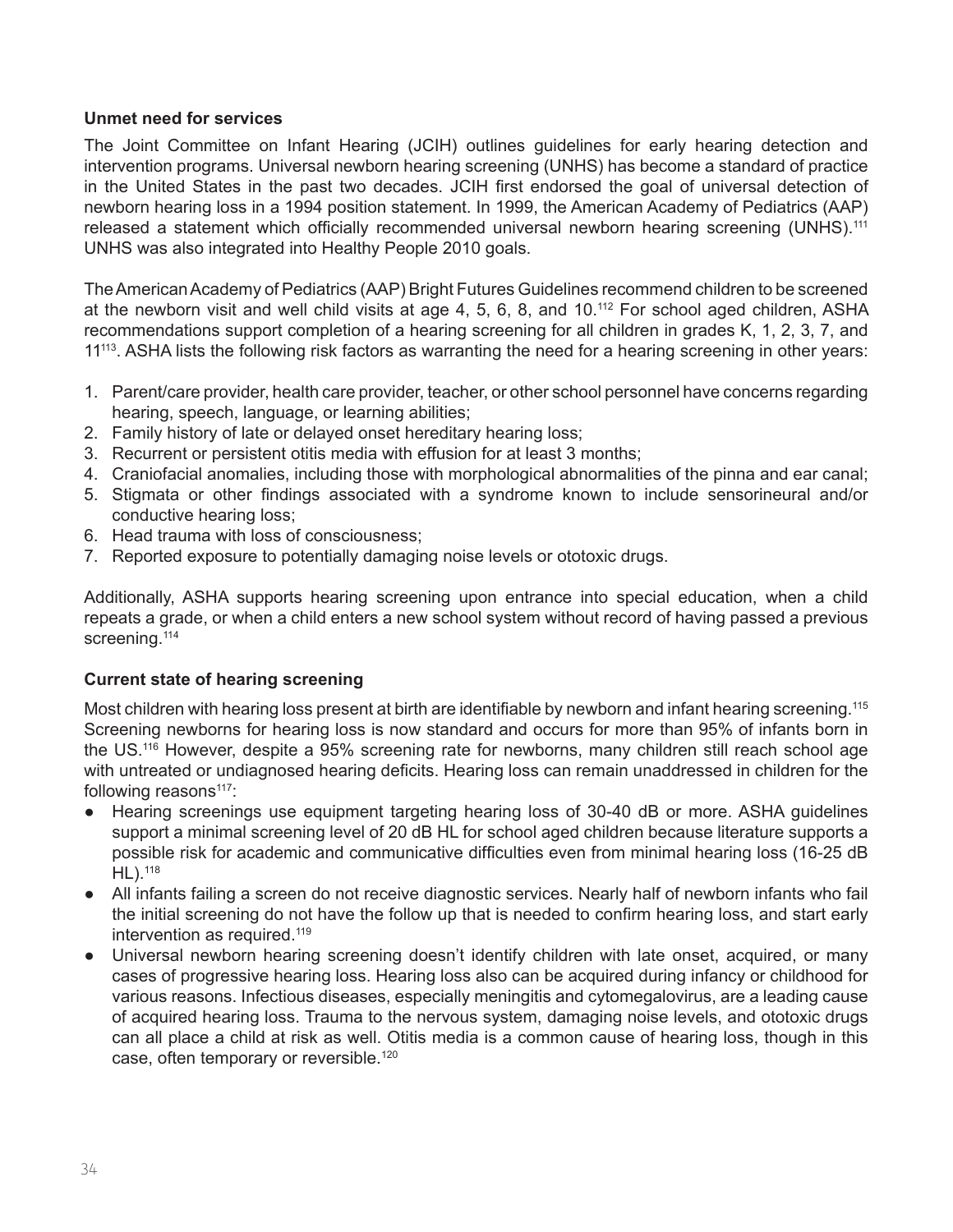Regulation for child hearing screening, diagnosis, and treatment varies greatly among states. A 2012-2013 review of state Medicaid laws and policies showed most states mandate providers to follow the Bright Futures/AAP schedule for screening, however some states use an outdated version of the guidelines and others use a completely separate schedule. Only half of states have any regulations that guide providers in content of age-appropriate screening and over half of states provide no regulated guidelines at all for how providers should refer children based on results of a screening.<sup>121</sup> Likewise, state governments vary in regulation of hearing screenings in the school setting.<sup>122</sup>

In addition, monitoring of hearing screening is mostly unregulated and inconsistent across states. In 1999, Centers for Medicaid Services (CMS) eliminated a requirement for states to report on the number of children receiving hearing screening, diagnosis of hearing problems, and treatment services. As a result, there is no longer a good source of data regarding provision of hearing screening services for children.

### **Impact on learning**

The American Academy of Audiology (AAA) released the *Childhood Hearing Screening Guidelines* report in September 2011. A Subcommittee on Childhood Hearing was formed to produce the report outlining recommendations based on current evidence for hearing screening of children age 6 months through high school. The AAA guidelines include the current state of literature linking hearing deficits to educational outcomes. This report is a primary source for information presented here as the content from the AAA related to education outcomes is thorough and accurately based in the current literature. <sup>123</sup>

A growing body of literature finds that deaf or hard of hearing infants who are identified and receive intervention by no later than 6 months of age perform significantly better on school-related measures than those who don't receive intervention before 6 months of age. School-related measures include vocabulary, articulation, intelligibility, social adjustment, and behavior.<sup>124</sup> This supports the benefit of early identification and intervention through universal newborn hearing screening as a mitigator of poor academic outcomes later in life for children with hearing loss.

For school aged children, the setting of the classroom is an environment requiring students and teachers to be able to accurately transmit and receive speech in order for effective learning to occur.<sup>125</sup> Research supports that in a typical classroom, often noisy with poor acoustics, even fluctuating hearing loss interferes with reception of speech.<sup>126</sup> The effects of hearing loss on students vary depending on type and severity of hearing deficit.

A child with severe hearing loss will most likely be identified by a parent or doctor before the age of school entry. Therefore, the focus of literature for school aged children tends towards hearing loss that is milder, unilateral, late onset (i.e. high frequency hearing loss), or fluctuating (i.e. hearing loss caused by ear infections). The *Childhood Hearing Screening Guidelines* released by the AAA highlights the literature showing educational impact of hearing loss for these categories: (1) Minimal sensorineural hearing loss (2) Unilateral hearing loss (3) Hearing loss due to otitis media with effusion.<sup>127</sup> Summary of content is presented here.

### *Minimal sensorineural hearing loss and impact on academics*

Milder levels of hearing loss have been a focus of research for several decades. Minimal sensorineural hearing loss (MSHL) can be bilateral, unilateral, or high frequency. A study by Bess, Dodd-Murphy and Parker in 1998 explored outcomes for a group of 1200 3rd, 6th, and 9th grade children with minimal sensorineural hearing loss<sup>128</sup>. The study found that 3rd grade children with MSHL performed lower on education tests. For 6th and 9th graders with MSHL, greater dysfunction in behavior, energy, stress, social support, and self-esteem was found compared to children with normal hearing. Also, the study found 37%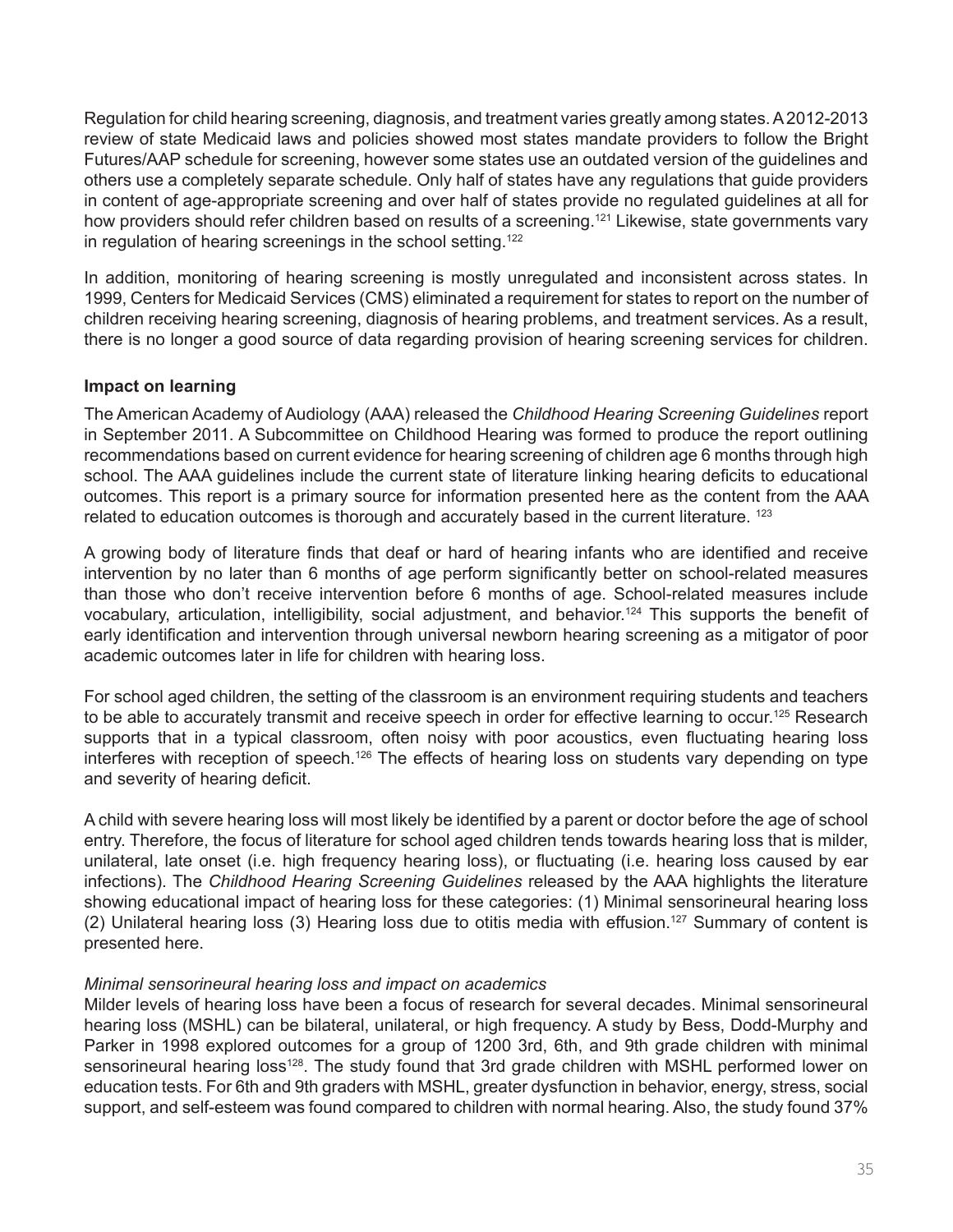of children with MSHL failed at least one grade.<sup>129</sup> Another study found children with MSHL were 4.3 times more likely to have speech-language deficits, and higher rates of social emotional difficulties including lower self-esteem and less energy.<sup>130</sup>

#### *Unilateral hearing loss and impact on academics*

Historically, it was commonly accepted that unilateral hearing loss (UHL) did not have an impact on a child's language and speech development because it was assumed these would not be influenced if a child had one normal functioning ear. However, research from the 80s and 90s as well as more recent literature, supports the potential for UHL to impact learning.

A study by Bess et. al (1982) explored the link between unilateral hearing loss (UHL) and a child's ability to function well in the classroom setting. Children with hearing loss of 20 dB and greater in one ear were included. Results showed children with UHL had a slightly higher incidence of behavior problems and 37% of children with unilateral hearing loss had repeated a grade. No difference was found in language skills and intelligence between children with UHL and children with normal hearing.<sup>131</sup>

In 2004, Lieu and colleagues conducted a literature review of research from 1966 through 2003 that explored UHL and educational outcomes. The review reflected an increased likelihood of children with UHL repeating a grade (rates ranged from 22%-37% in studies). Research also supported some increased need for more educational assistance for children with UHL (rates ranged from 12%-41%). Literature was mixed around language and speech delays, with some studies showing delays for children with UHL.<sup>132</sup>

In 2010, Lieu et al. conducted a study pairing 74 children aged 6-12 years with UHL with a normal hearing sibling to explore differences in educational outcomes. Siblings with UHL performed worse on language tests than normal hearing siblings. Family income and mother's level of education were found to be independent factors for lower language scores. This study suggests children in poverty with UHL are at an even higher risk of negative impacts on language.<sup>133</sup>

#### *Hearing loss related to ear infection and impact on academics*

Hearing deficits due to ear infections are potentially of special interest for children in poverty. Otitis media with effusion (OME), fluid in the middle ear that does not present signs of an acute ear infection, makes up more than 90% of all middle ear pathology in children.<sup>134</sup> OME can cause conductive hearing loss. Around 25% of school aged children, primarily in early grades, experience OME sometime throughout the school year.<sup>135</sup> Literature exploring the link between hearing deficits due to recurrent ear infections (otitis media) and academic outcomes is highly mixed with no clear consensus. There is a breadth of literature from the 1990s that links otitis media to educational outcomes like speech and language delays, reading problems, and attention problems. However, this literature has received much criticism. A 2004 literature review by Roberts et al. concluded that the link between hearing loss caused by OME and outcomes including development of speech and language, auditory processing, academics, attention, and behavior was not clear. However, for children from underserved populations who might receive fewer well child care visits than recommended and therefore potentially experience longer lasting or recurrent episodes of OME, the risk of poor academic outcomes may be higher. Further research is needed in this population to explore the link more closely.